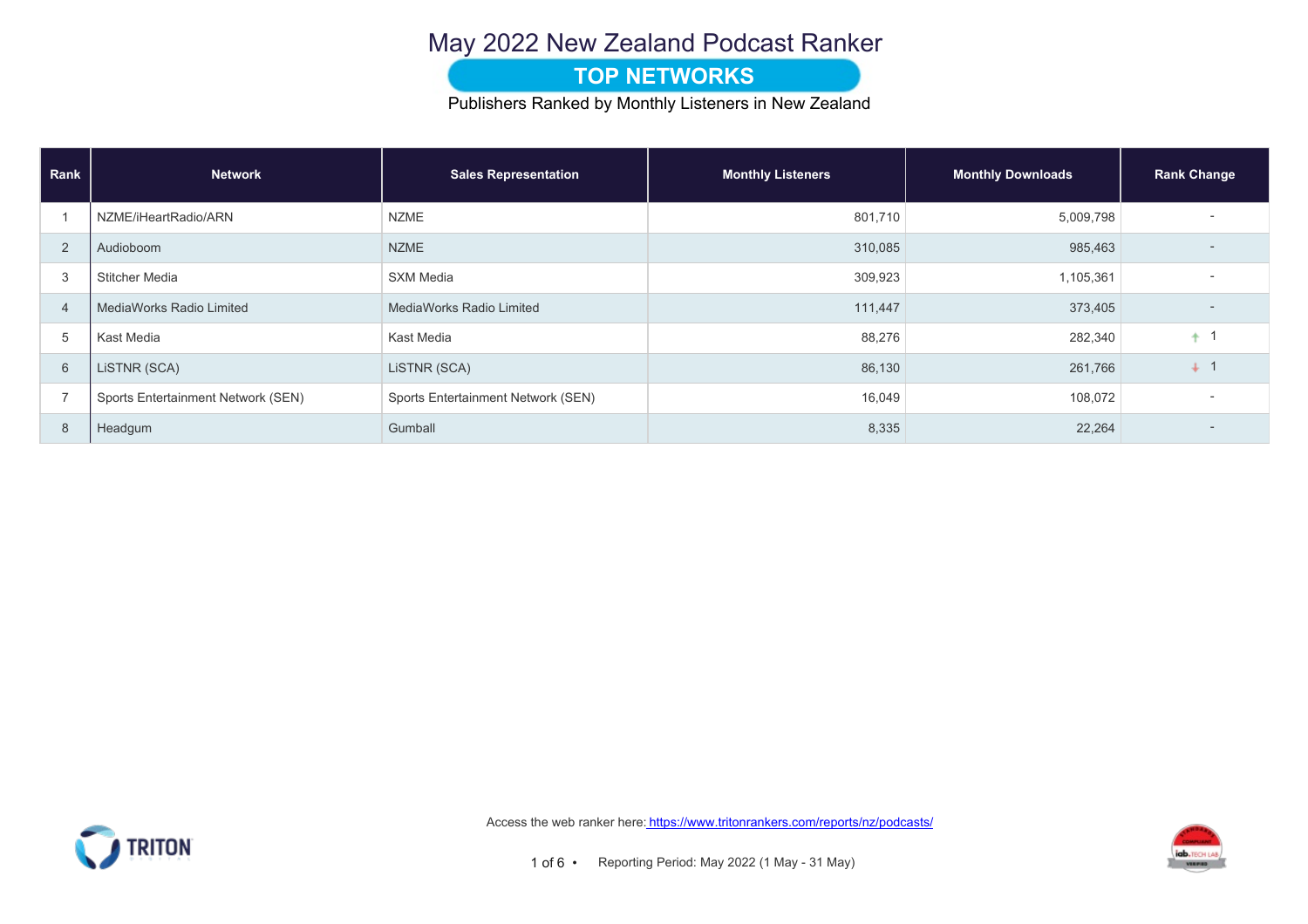# May 2022 New Zealand Podcast Ranker

### **TOP 100 PODCASTS**

Podcasts Ranked by Monthly Listeners in New Zealand

| Rank           | <b>Podcast</b>                      | <b>Network</b>                  | <b>Sales Representation</b> | # Of New<br><b>Episodes</b> | <b>Monthly Listeners</b> | <b>Monthly Downloads</b> | Rank<br>Change |
|----------------|-------------------------------------|---------------------------------|-----------------------------|-----------------------------|--------------------------|--------------------------|----------------|
| $\overline{1}$ | Fletch, Vaughan & Hayley on ZM      | NZME/iHeartRadio/ARN            | <b>NZME</b>                 | 25                          | 93,455                   | 322,493                  |                |
| 2              | The Mike Hosking Breakfast          | NZME/iHeartRadio/ARN            | <b>NZME</b>                 | 185                         | 85,121                   | 785,668                  | $+1$           |
| 3              | Casefile True Crime                 | Audioboom                       | <b>NZME</b>                 | $\overline{4}$              | 84,254                   | 211,947                  | $+1$           |
| $\overline{4}$ | <b>Stuff You Should Know</b>        | NZME/iHeartRadio/ARN            | <b>NZME</b>                 | 18                          | 70,317                   | 485,243                  |                |
| 5              | The Leighton Smith Podcast          | NZME/iHeartRadio/ARN            | <b>NZME</b>                 | $\overline{4}$              | 57,468                   | 250,969                  |                |
| 6              | The Matt & Jerry Show               | NZME/iHeartRadio/ARN            | <b>NZME</b>                 | 47                          | 51,314                   | 235,235                  | $+3$           |
| $\overline{7}$ | No Such Thing As A Fish             | Audioboom                       | <b>NZME</b>                 | $\overline{4}$              | 51,233                   | 184,088                  | $+1$           |
| 8              | Heather du Plessis-Allan Drive      | NZME/iHeartRadio/ARN            | <b>NZME</b>                 | 315                         | 46,477                   | 459,584                  | $+1$           |
| 9              | Crime Junkie                        | audiochuck                      | <b>SXM Media</b>            | 8                           | 45,595                   | 133,645                  | $+1$           |
| 10             | Hamish & Andy                       | LISTNR (SCA)                    | LISTNR (SCA)                | $\overline{4}$              | 43,268                   | 108,219                  | $\downarrow$ 2 |
| 11             | <b>Between Two Beers Podcast</b>    | NZME/iHeartRadio/ARN            | <b>NZME</b>                 | $\sqrt{5}$                  | 35,627                   | 63,939                   | $+5$           |
| 12             | The Hauraki Big Show                | NZME/iHeartRadio/ARN            | <b>NZME</b>                 | 43                          | 32,047                   | 126,892                  | $+1$           |
| 13             | On Purpose with Jay Shetty          | <b>Stitcher Media</b>           | <b>SXM Media</b>            | $9\,$                       | 31,027                   | 96,702                   | $+1$           |
| 14             | The Morning Rumble                  | <b>MediaWorks Radio Limited</b> | MediaWorks Radio Limited    | 92                          | 30,522                   | 100,046                  | $+1$           |
| 15             | Morbid: A True Crime Podcast        | Audioboom                       | <b>NZME</b>                 | 15                          | 27,636                   | 79,120                   | $+1$           |
| 16             | <b>IMPAULSIVE</b>                   | <b>Kast Media</b>               | <b>Kast Media</b>           | $\sqrt{5}$                  | 22,752                   | 50,073                   | $+9$           |
| 17             | The Mindset Mentor                  | Kast Media                      | Kast Media                  | 19                          | 21,775                   | 101,229                  | $\uparrow 6$   |
| 18             | 99% Invisible                       | <b>Stitcher Media</b>           | <b>SXM Media</b>            | $\sqrt{5}$                  | 18,841                   | 52,552                   | $+1$           |
| 19             | The Front Page                      | NZME/iHeartRadio/ARN            | <b>NZME</b>                 | 27                          | 18,304                   | 42,522                   | $\pm$ 2        |
| 20             | <b>Behind the Bastards</b>          | NZME/iHeartRadio/ARN            | <b>NZME</b>                 | 15                          | 17,656                   | 54,507                   | $+2$           |
| 21             | Freakonomics Radio                  | <b>Stitcher Media</b>           | <b>SXM Media</b>            | $\overline{4}$              | 17,355                   | 48,886                   | $+3$           |
| 22             | Jase & Lauren                       | NZME/iHeartRadio/ARN            | <b>NZME</b>                 | 91                          | 16,489                   | 191,338                  | $+6$           |
| 23             | Cooking the Books with Frances Cook | NZME/iHeartRadio/ARN            | <b>NZME</b>                 | 6                           | 16,412                   | 41,124                   | $+12$          |
| 24             | Early Edition with Kate Hawkesby    | NZME/iHeartRadio/ARN            | <b>NZME</b>                 | 97                          | 15,660                   | 90,731                   | $\downarrow$ 3 |
| 25             | Cautionary Tales with Tim Harford   | NZME/iHeartRadio/ARN            | <b>NZME</b>                 | $\overline{4}$              | 15,519                   | 39,810                   | $+ 5$          |

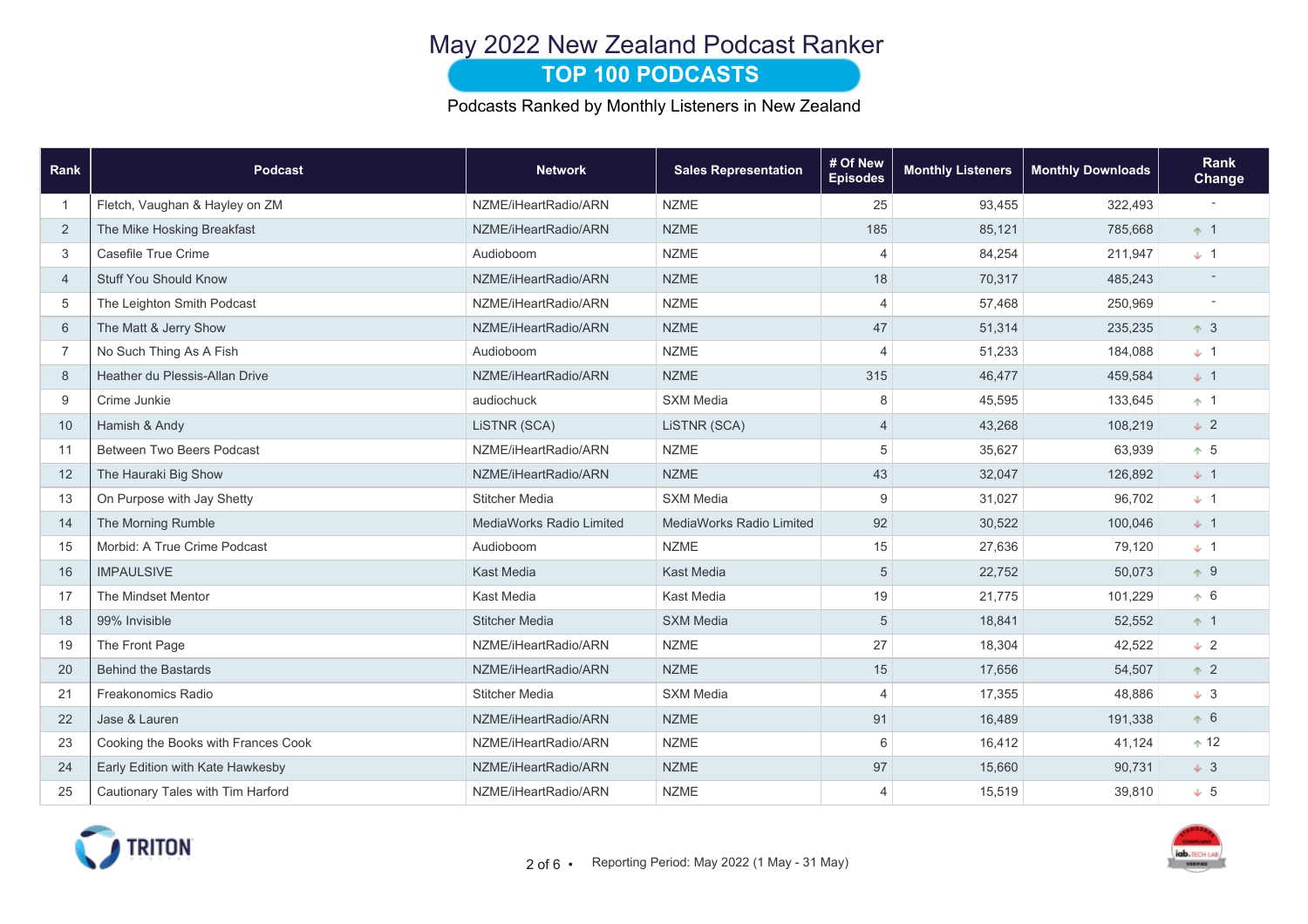## TOP 100 PODCASTS

| Rank | <b>Podcast</b>                                   | <b>Network</b>                  | <b>Sales Representation</b>     | # Of New<br><b>Episodes</b> | <b>Monthly Listeners</b> | <b>Monthly Downloads</b> | <b>Rank</b><br><b>Change</b> |
|------|--------------------------------------------------|---------------------------------|---------------------------------|-----------------------------|--------------------------|--------------------------|------------------------------|
| 26   | Super Soul                                       | <b>Stitcher Media</b>           | <b>SXM Media</b>                | $\overline{4}$              | 14,633                   | 56,253                   | $+2$                         |
| 27   | <b>Hidden Brain</b>                              | <b>Stitcher Media</b>           | <b>SXM Media</b>                | 5                           | 13,946                   | 40,722                   | $+1$                         |
| 28   | Conan O'Brien Needs A Friend                     | <b>Stitcher Media</b>           | <b>SXM Media</b>                | 10                          | 13,747                   | 37,082                   | $+4$                         |
| 29   | A Moment In Crime                                | NZME/iHeartRadio/ARN            | <b>NZME</b>                     | $\ensuremath{\mathsf{3}}$   | 13,624                   | 28,282                   |                              |
| 30   | The Country                                      | NZME/iHeartRadio/ARN            | <b>NZME</b>                     | 127                         | 13,558                   | 112,470                  | $+3$                         |
| 31   | Grey Areas with Petra Bagust                     | <b>MediaWorks Radio Limited</b> | MediaWorks Radio Limited        | $\mathbf 0$                 | 12,670                   | 21,933                   | $+16$                        |
| 32   | Last Podcast On The Left                         | <b>Stitcher Media</b>           | <b>SXM Media</b>                | 8                           | 12,599                   | 41,992                   | $+2$                         |
| 33   | 2 Bears, 1 Cave with Tom Segura & Bert Kreischer | <b>Stitcher Media</b>           | <b>SXM Media</b>                | 5                           | 12,249                   | 21,558                   | $+4$                         |
| 34   | Betrayal                                         | NZME/iHeartRadio/ARN            | <b>NZME</b>                     | 4                           | 11,984                   | 26,256                   | Debut                        |
| 35   | Mai Morning Crew                                 | MediaWorks Radio Limited        | MediaWorks Radio Limited        | 24                          | 11,972                   | 31,159                   | $+5$                         |
| 36   | The Rock Drive                                   | MediaWorks Radio Limited        | MediaWorks Radio Limited        | 131                         | 11,694                   | 57,797                   | $+11$                        |
| 37   | She's On The Money                               | NZME/iHeartRadio/ARN            | <b>NZME</b>                     | 16                          | 11,290                   | 56,841                   | $+4$                         |
| 38   | Life Uncut with Brittany Hockley and Laura Byrne | NZME/iHeartRadio/ARN            | <b>NZME</b>                     | 15                          | 11,082                   | 28,996                   | $+5$                         |
| 39   | The Re-Wrap                                      | NZME/iHeartRadio/ARN            | <b>NZME</b>                     | 18                          | 10,795                   | 30,870                   | $+1$                         |
| 40   | The Agenda                                       | NZME/iHeartRadio/ARN            | <b>NZME</b>                     | $\overline{7}$              | 10.499                   | 27.638                   | $+4$                         |
| 41   | Ologies with Alie Ward                           | <b>Stitcher Media</b>           | <b>SXM Media</b>                | $\overline{4}$              | 10,020                   | 27,318                   | $+2$                         |
| 42   | This Past Weekend                                | Kast Media                      | Kast Media                      | 5                           | 9,787                    | 20,398                   | $*18$                        |
| 43   | Inside Dancing with the Stars                    | NZME/iHeartRadio/ARN            | <b>NZME</b>                     | 6                           | 9,719                    | 15,592                   | Debut                        |
| 44   | Toni and Ryan                                    | NZME/iHeartRadio/ARN            | <b>NZME</b>                     | 21                          | 9,610                    | 29,404                   | $+1$                         |
| 45   | RedHanded                                        | Audioboom                       | <b>NZME</b>                     | $\overline{\mathcal{A}}$    | 9,319                    | 26,924                   | $+1$                         |
| 46   | Tova                                             | MediaWorks Radio Limited        | MediaWorks Radio Limited        | 313                         | 9,266                    | 28,920                   | $+5$                         |
| 47   | The Edge Breakfast Catchup                       | <b>MediaWorks Radio Limited</b> | <b>MediaWorks Radio Limited</b> | 87                          | 9,120                    | 56.347                   | $+5$                         |
| 48   | Office Ladies                                    | <b>Stitcher Media</b>           | <b>SXM Media</b>                | 5                           | 9,039                    | 22,780                   | $+2$                         |
| 49   | F1: Beyond The Grid                              | Audioboom                       | <b>NZME</b>                     | 4                           | 8,988                    | 21,919                   | $+18$                        |
| 50   | <b>Revisionist History</b>                       | NZME/iHeartRadio/ARN            | <b>NZME</b>                     | 3                           | 8,510                    | 21,092                   |                              |

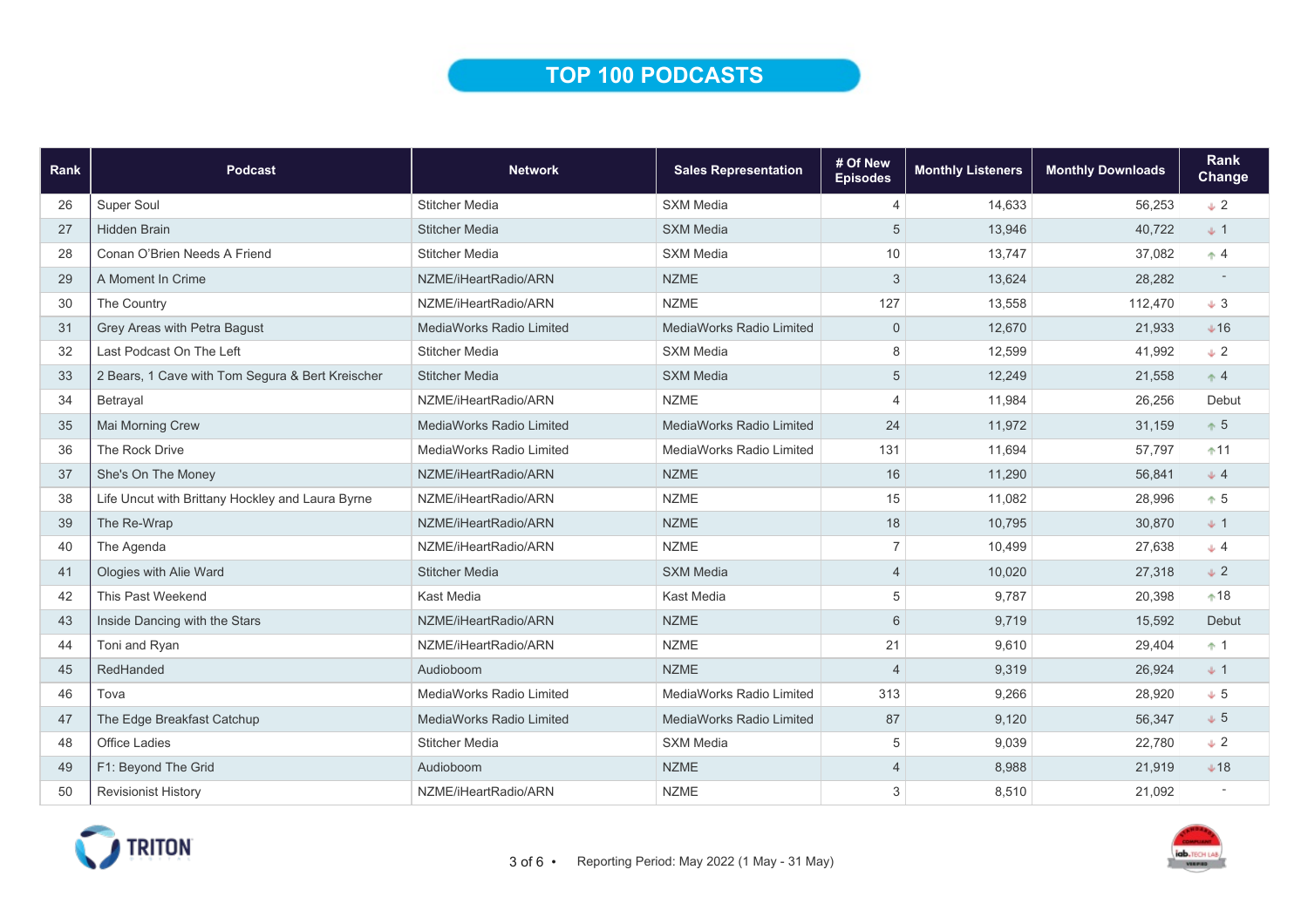# TOP 100 PODCASTS

| Rank | <b>Podcast</b>                                          | <b>Network</b>        | <b>Sales</b><br><b>Representation</b> | # Of New<br><b>Episodes</b> | <b>Monthly</b><br><b>Listeners</b> | <b>Monthly</b><br><b>Downloads</b> | <b>Rank</b><br><b>Change</b> |
|------|---------------------------------------------------------|-----------------------|---------------------------------------|-----------------------------|------------------------------------|------------------------------------|------------------------------|
| 51   | The Kyle & Jackie O Show                                | NZME/iHeartRadio/ARN  | <b>NZME</b>                           | 118                         | 8,384                              | 41,924                             | $+17$                        |
| 52   | <b>CounterClock</b>                                     | audiochuck            | <b>SXM Media</b>                      | 16                          | 8,223                              | 37,196                             | Debut                        |
| 53   | Stuff They Don't Want You To Know                       | NZME/iHeartRadio/ARN  | <b>NZME</b>                           | 25                          | 8,064                              | 43,328                             |                              |
| 54   | Zane and Heath: Unfiltered                              | Audioboom             | <b>NZME</b>                           | 5                           | 7,911                              | 17,588                             | $+2$                         |
| 55   | ZM's Bree & Clint                                       | NZME/iHeartRadio/ARN  | <b>NZME</b>                           | 23                          | 7,371                              | 30,280                             | $+1$                         |
| 56   | WTF with Marc Maron Podcast                             | <b>Stitcher Media</b> | <b>SXM Media</b>                      | 12                          | 7,310                              | 24,506                             | $+7$                         |
| 57   | The Tiny Meat Gang Podcast                              | Audioboom             | <b>NZME</b>                           | 5                           | 7,294                              | 17,112                             | $+6$                         |
| 58   | Kerre McIvor Mornings Podcast                           | NZME/iHeartRadio/ARN  | <b>NZME</b>                           | 28                          | 7,204                              | 24,053                             | $+10$                        |
| 59   | Anatomy of Murder                                       | audiochuck            | <b>SXM Media</b>                      | 5                           | 6,661                              | 17,511                             | $\sqrt{2}$                   |
| 60   | It Could Happen Here                                    | NZME/iHeartRadio/ARN  | <b>NZME</b>                           | 27                          | 6,578                              | 19,781                             | $+4$                         |
| 61   | Mad Monday                                              | NZME/iHeartRadio/ARN  | <b>NZME</b>                           | 11                          | 6,519                              | 13,339                             | $+6$                         |
| 62   | Stuff You Missed in History Class                       | NZME/iHeartRadio/ARN  | <b>NZME</b>                           | 19                          | 6,497                              | 94,896                             | $+1$                         |
| 63   | It's A Lot with Abbie Chatfield                         | LISTNR (SCA)          | LiSTNR (SCA)                          | 6                           | 6,076                              | 15,806                             | $+5$                         |
| 64   | Your Mom's House with Christina P. and Tom Segura       | <b>Stitcher Media</b> | <b>SXM Media</b>                      | $\overline{4}$              | 6,066                              | 10,427                             | $+1$                         |
| 65   | Nothing much happens; bedtime stories to help you sleep | <b>Stitcher Media</b> | <b>SXM Media</b>                      | 6                           | 6,019                              | 23,400                             | $+1$                         |
| 66   | <b>StarTalk Radio</b>                                   | <b>Stitcher Media</b> | <b>SXM Media</b>                      | $\overline{7}$              | 5,997                              | 18,560                             | $+2$                         |
| 67   | The Fighter & The Kid                                   | Kast Media            | Kast Media                            | 9                           | 5,954                              | 15,345                             | $+1$                         |
| 68   | The OneRoof Radio Show                                  | NZME/iHeartRadio/ARN  | <b>NZME</b>                           | 5                           | 5,939                              | 13,915                             | $+12$                        |
| 69   | Lore                                                    | NZME/iHeartRadio/ARN  | <b>NZME</b>                           | 5                           | 5,932                              | 22,343                             | $\uparrow$ 4                 |
| 70   | <b>No Stupid Questions</b>                              | <b>Stitcher Media</b> | <b>SXM Media</b>                      | 5                           | 5,746                              | 12,062                             | $+2$                         |
| 71   | Murder, Mystery & Makeup                                | Audioboom             | <b>NZME</b>                           | 5                           | 5,711                              | 13,191                             | $\downarrow$ 2               |
| 72   | <b>Two Hot Takes</b>                                    | Audioboom             | <b>NZME</b>                           | $\overline{4}$              | 5,571                              | 11,413                             | $\downarrow$ 7               |
| 73   | Saturday Morning with Jack Tame                         | NZME/iHeartRadio/ARN  | <b>NZME</b>                           | 45                          | 5,412                              | 21,309                             | $+14$                        |
| 74   | F1 Nation                                               | Audioboom             | <b>NZME</b>                           | 5                           | 5,321                              | 9,350                              | $+12$                        |
| 75   | Against the Rules with Michael Lewis                    | NZME/iHeartRadio/ARN  | <b>NZME</b>                           | 5                           | 5,284                              | 12,469                             | $\uparrow$ 3                 |

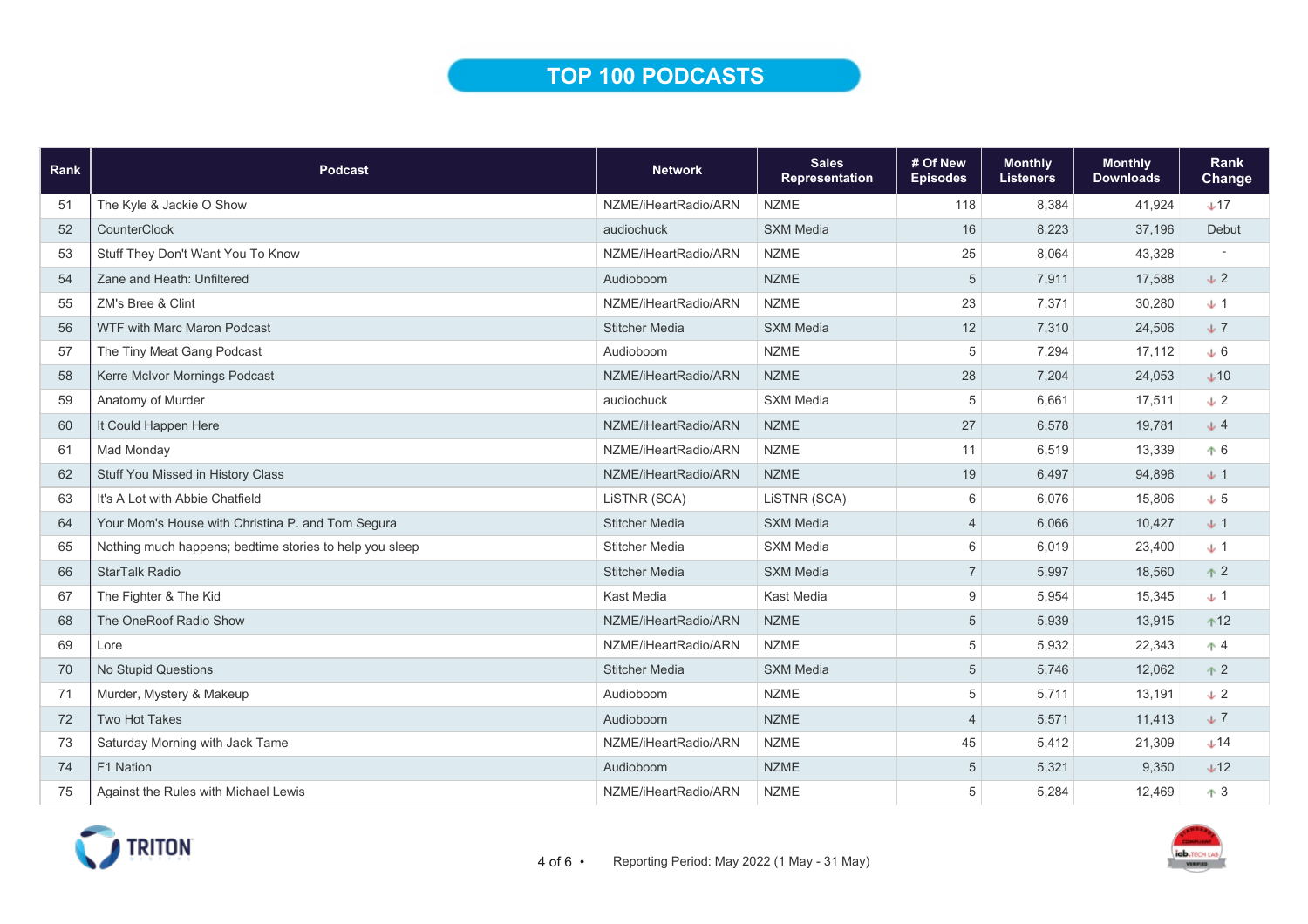## TOP 100 PODCASTS

| Rank | <b>Podcast</b>                                                                                          | <b>Network</b>        | <b>Sales</b><br>Representation | # Of New<br><b>Episodes</b> | <b>Monthly</b><br><b>Listeners</b> | <b>Monthly</b><br><b>Downloads</b> | Rank<br><b>Change</b> |
|------|---------------------------------------------------------------------------------------------------------|-----------------------|--------------------------------|-----------------------------|------------------------------------|------------------------------------|-----------------------|
| 76   | The Daily Show With Trevor Noah: Ears Edition                                                           | NZME/iHeartRadio/ARN  | <b>NZME</b>                    | 30                          | 4.932                              | 42,976                             | $\downarrow$ 2        |
| 77   | Dark History                                                                                            | Audioboom             | <b>NZME</b>                    | $\overline{4}$              | 4,899                              | 11,488                             | $\div 2$              |
| 78   | The MeatEater Podcast                                                                                   | NZME/iHeartRadio/ARN  | <b>NZME</b>                    | 8                           | 4,842                              | 10,881                             | $+10$                 |
| 79   | The Deck                                                                                                | <b>Stitcher Media</b> | <b>SXM Media</b>               | 6                           | 4,835                              | 10,490                             | $+7$                  |
| 80   | King and the Sting                                                                                      | Kast Media            | Kast Media                     | 6                           | 4,716                              | 9,842                              | $+3$                  |
| 81   | The Cycling Podcast                                                                                     | Audioboom             | <b>NZME</b>                    | 33                          | 4,695                              | 24,318                             | Return                |
| 82   | Myths and Legends                                                                                       | Kast Media            | Kast Media                     | $\overline{7}$              | 4.684                              | 18,253                             | ↑13                   |
| 83   | Fake Doctors, Real Friends with Zach and Donald                                                         | NZME/iHeartRadio/ARN  | <b>NZME</b>                    | $6\phantom{1}$              | 4,663                              | 10,604                             |                       |
| 84   | Weekend Sport                                                                                           | NZME/iHeartRadio/ARN  | <b>NZME</b>                    | 39                          | 4,633                              | 26,781                             | $+6$                  |
| 85   | The Happiness Lab with Dr. Laurie Santos                                                                | NZME/iHeartRadio/ARN  | <b>NZME</b>                    | $\mathbf{1}$                | 4,545                              | 13,193                             | $+9$                  |
| 86   | <b>Eckhart Tolle: Essential Teachings</b>                                                               | <b>Stitcher Media</b> | <b>SXM Media</b>               | 4                           | 4,390                              | 12,341                             | $+10$                 |
| 87   | Jono & Ben - The Podcast                                                                                | NZME/iHeartRadio/ARN  | <b>NZME</b>                    | 25                          | 4,334                              | 13,447                             | $\downarrow$ 2        |
| 88   | True Crime Garage                                                                                       | <b>Stitcher Media</b> | <b>SXM Media</b>               | 8                           | 4,294                              | 13,288                             | $+6$                  |
| 89   | Joel Osteen Podcast                                                                                     | NZME/iHeartRadio/ARN  | <b>NZME</b>                    | 28                          | 4,159                              | 35,371                             | $+8$                  |
| 90   | Hamish & Andy's Remembering Project                                                                     | LiSTNR (SCA)          | LiSTNR (SCA)                   | 8                           | 4,076                              | 13,742                             | Return                |
| 91   | The Art of Manliness                                                                                    | <b>Stitcher Media</b> | <b>SXM Media</b>               | $9\,$                       | 4,056                              | 11,643                             | $+9$                  |
| 92   | I Weigh with Jameela Jamil                                                                              | <b>Stitcher Media</b> | <b>SXM Media</b>               | $\overline{4}$              | 4,033                              | 8.996                              | $+13$                 |
| 93   | <b>Continuous Disclosure</b>                                                                            | NZME/iHeartRadio/ARN  | <b>NZME</b>                    | 3                           | 4,031                              | 6,925                              | $+1$                  |
| 94   | How Did This Get Made?                                                                                  | <b>Stitcher Media</b> | <b>SXM Media</b>               | 9                           | 4,029                              | 11,199                             | $+3$                  |
| 95   | <b>Triple M Rocks Footy NRL</b>                                                                         | LiSTNR (SCA)          | LISTNR (SCA)                   | 87                          | 4,027                              | 18,563                             | $+11$                 |
| 96   | <b>Stuff To Blow Your Mind</b>                                                                          | NZME/iHeartRadio/ARN  | <b>NZME</b>                    | 28                          | 3,938                              | 62,357                             | Return                |
| 97   | This Is Important                                                                                       | NZME/iHeartRadio/ARN  | <b>NZME</b>                    | $6\phantom{1}$              | 3,925                              | 7,893                              | $+1$                  |
| 98   | <b>Sympathy Pains</b>                                                                                   | NZME/iHeartRadio/ARN  | <b>NZME</b>                    | $\mathbf{1}$                | 3,865                              | 8,608                              | Debut                 |
| 99   | The Imperfects                                                                                          | NZME/iHeartRadio/ARN  | <b>NZME</b>                    | 5                           | 3,845                              | 7,798                              | $+29$                 |
| 100  | Broken Record with Rick Rubin, Malcolm Gladwell, Bruce Headlam and Justin Richmond NZME/iHeartRadio/ARN |                       | <b>NZME</b>                    | 6                           | 3,768                              | 9,433                              | $\downarrow$ 45       |